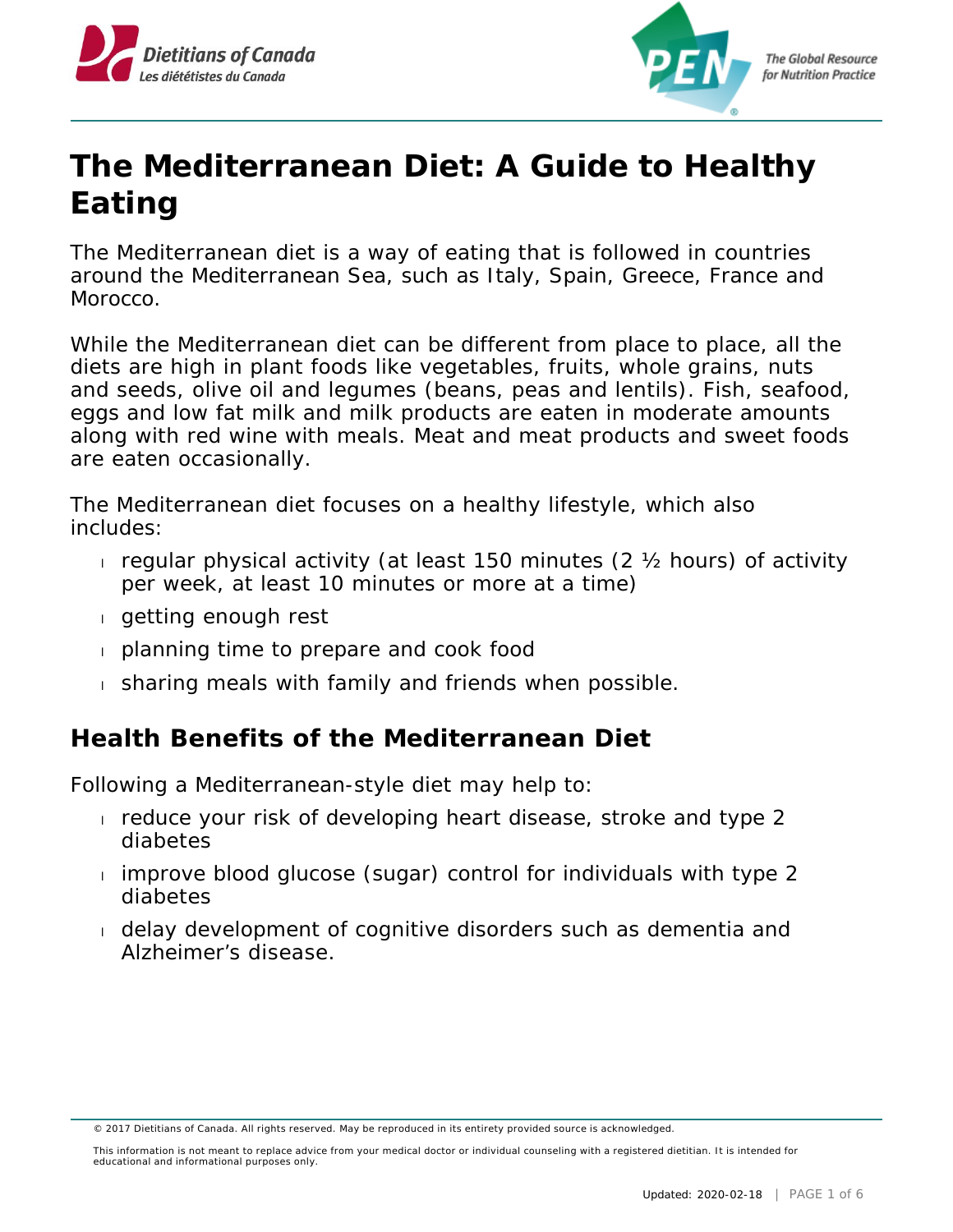





The steps below provide tips for following a Mediterranean-style of eating.

1. **Choose plant foods every day.** 

Plant foods are rich in fibre, vitamins, minerals, antioxidants and phytochemicals.

- Include a variety of minimally processed whole grains every day.
	- » Choose whole grains such as brown rice, barley, oats, couscous, quinoa and whole grain breads and cereals including wheat, rice, corn, oats, rye, barley and millet.
- Include vegetables at most meals and snacks.
- Choose a variety of colours and types of vegetables. All vegetables can fit, such as tomatoes, spinach, peppers, zucchini, carrots, chard and eggplant.
- Cook vegetables in a variety of ways. Roast, sauté, steam and add them to soups.
- Eat at least one serving of raw vegetables each day, such as green leafy salads or cut-up vegetables like carrot sticks and cucumber slices.
- Eat three or less servings per week of potatoes. Avoid potatoes that are fried.
- Include a variety of fruits at meals and snacks.
	- » All fruits can fit, such as berries, apples, pears, melon, plums, peaches and bananas.
- Eat unsalted nuts and seeds every day.
	- » Sprinkle a handful of unsalted almonds, walnuts, hazelnuts or sunflower seeds onto cereals and salads.
	- » Add nuts and seeds to baking.
	- » Snack on unsalted nuts, or make trail mix with nuts, seeds and dried fruit such as raisins.

<sup>© 2017</sup> Dietitians of Canada. All rights reserved. May be reproduced in its entirety provided source is acknowledged.

This information is not meant to replace advice from your medical doctor or individual counseling with a registered dietitian. It is intended for educational and informational purposes only.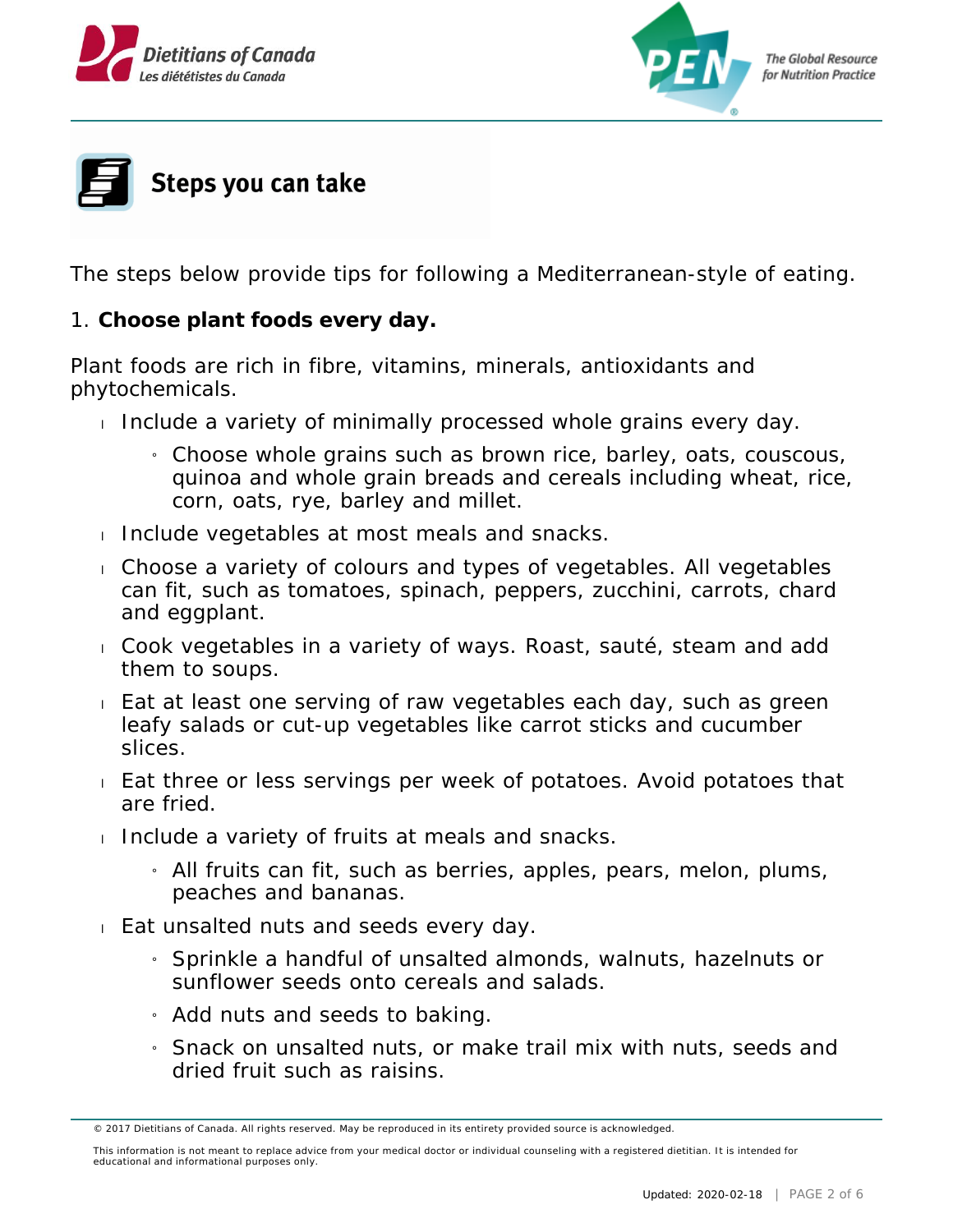



- Eat legumes (dried beans, peas and lentils) at least a couple times a week.
	- » Prepare broth-based soups and salads with brown or green lentils, chickpeas, black or kidney beans.
	- » Dip vegetables or bread into hummus, white or black bean dip.
- 2. **Drink plenty of fluids.**
	- Aim for 1.5 to 2.0 L (6 to 8 cups) of fluid every day. You can include regular tea, herbal tea or coffee without sugar, honey, syrup or nectar.
	- Put a jug of tap water on the table during each meal as a reminder to drink.
	- Keep a glass of water or water bottle near, at work or school.
- 3. **Use olive oil to cook and add flavour to foods.**
	- Aim for at least 15 mL (1 Tbsp) of olive oil each day.
	- Use olive oil when you sauté, grill, roast, pan-fry and bake.
	- Drizzle olive oil on vegetables, salads, bread, toast and other dishes.
- 4. **Flavour food with spices, herbs, garlic and onions instead of salt.**
	- Flavour foods with herbs such as rosemary, oregano, parsley, basil and mint.
	- Mix spices like paprika, black pepper, cinnamon and nutmeg into dishes that need extra flavour. Check recipes for ideas for spices and herbs that go together.
	- Top soups, stews and other dishes with chopped or minced garlic, onion or herbs.
- 5. **Choose low fat milk and alternatives.**
	- Examples include of low fat milk (skim, 1%, 2%), lower fat cheese (20% milk fat or less) and low fat fermented dairy foods such as kefir and yogurt (0%, 1%, 2%).

6. **Eat at least two servings of fish and seafood each week if you eat fish.**

Include a variety of fish such as salmon, sardines, cod, anchovies and canned tuna.

<sup>© 2017</sup> Dietitians of Canada. All rights reserved. May be reproduced in its entirety provided source is acknowledged.

This information is not meant to replace advice from your medical doctor or individual counseling with a registered dietitian. It is intended for educational and informational purposes only.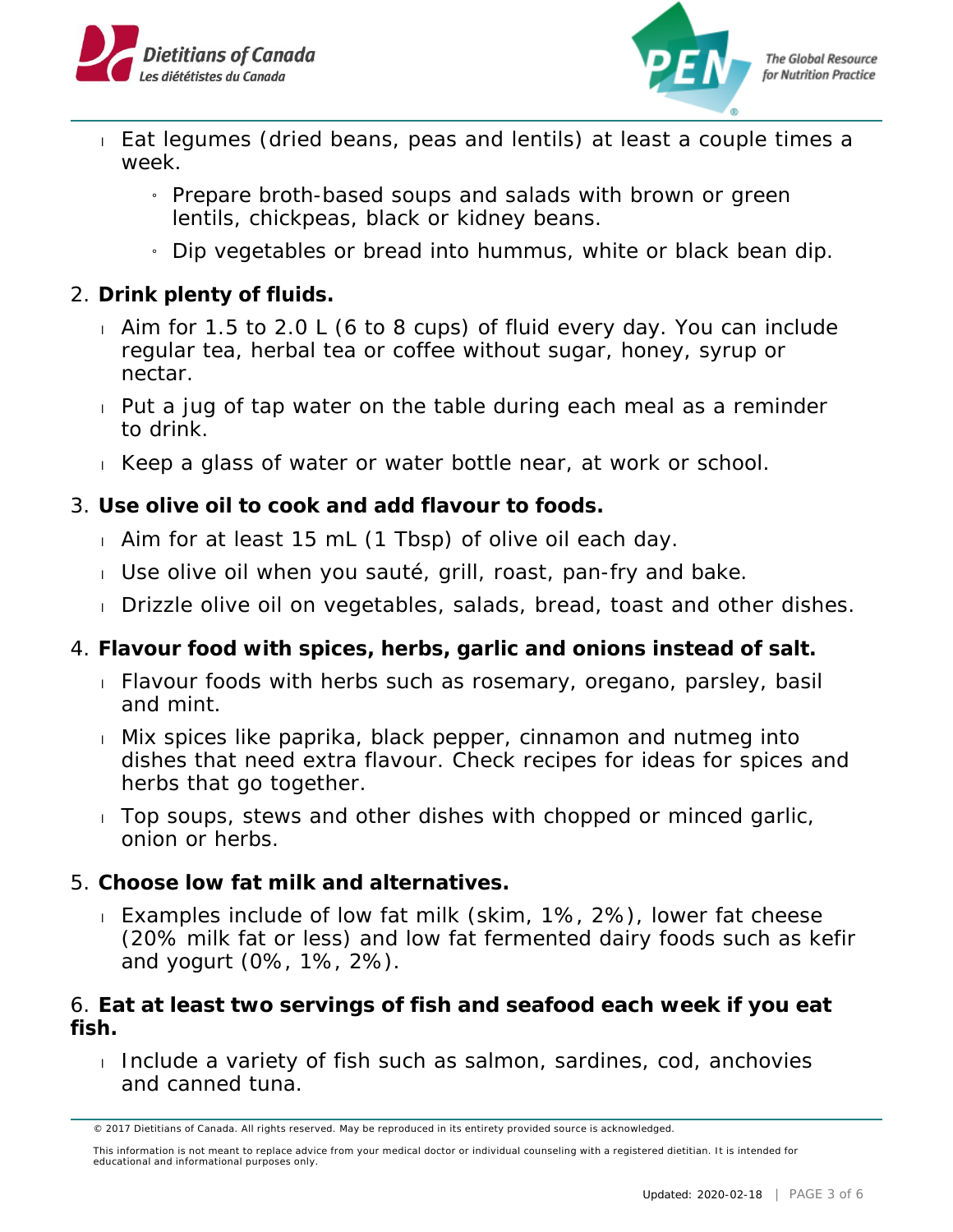



- Choose a variety of seafood such as scallops, shrimp, mussels and clams.
- 7. **Limit red meat.**
	- Limit red meat such as goat, beef, pork and lamb to 2 or less servings a week.
	- Replace red and processed meat with lean white meat (chicken, turkey or rabbit), legumes, eggs, tofu, fish or seafood.
	- Avoid or limit processed meat to a maximum of one serving each week. Examples of processed meat are hot dogs, sausages, deli meats, salami and bacon.
- 8. **Limit sweets and desserts.**
	- Limit sweets such as candies, sugar, honey, jam, pastries, desserts and ice cream to a couple times a week or less, or save them for special occasions.
	- Replace sweetened pop and juice with water.
- 9. **If you drink alcohol, limit to moderate amounts with meals.**
	- This means about one glass per day for women and two glasses per day for men. One serving is:
		- $_1$  142 mL (5 oz) glass of 12% wine.
	- You do not have to drink alcohol to follow a Mediterranean diet.

The table below shows you how you can replace common foods with Mediterranean food items.

| Foods                                                                               | Replace with Mediterranean Diet<br>Food I tems |
|-------------------------------------------------------------------------------------|------------------------------------------------|
| Juice, fruit drinks, pop,<br>specialty coffee and tea with<br>sugar, honey or syrup | Water, coffee and tea (without sugar)          |
| Cream soup                                                                          | Broth or clear soups                           |
| Vegetable oil, butter,<br>margarine                                                 | Olive oil                                      |

<sup>© 2017</sup> Dietitians of Canada. All rights reserved. May be reproduced in its entirety provided source is acknowledged.

This information is not meant to replace advice from your medical doctor or individual counseling with a registered dietitian. It is intended for educational and informational purposes only.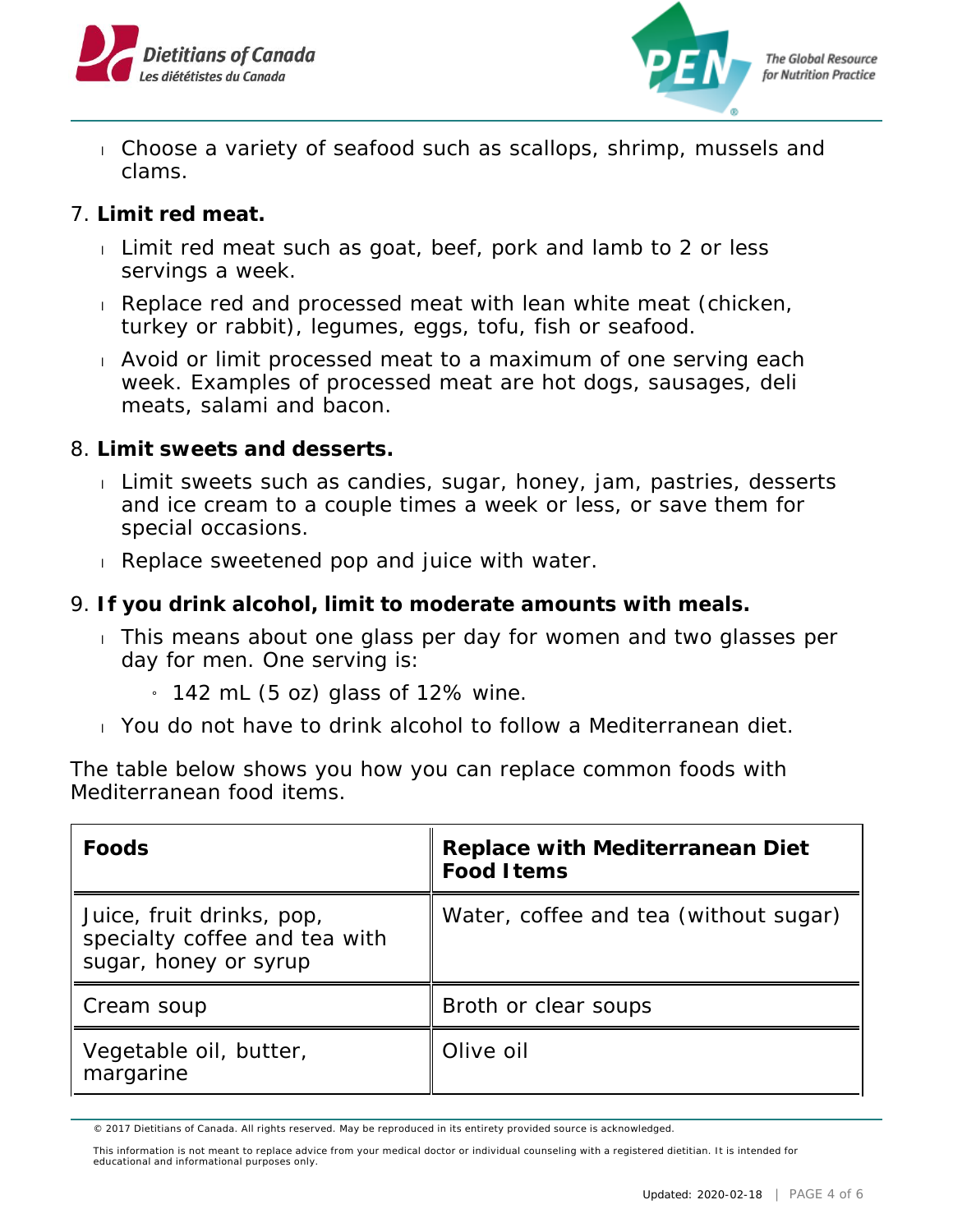



| Potatoes, white bread, pasta<br>and rice                                                             | Whole grain bread, pasta, rice, whole<br>wheat couscous                                                              |
|------------------------------------------------------------------------------------------------------|----------------------------------------------------------------------------------------------------------------------|
| Salted, spiced, flavoured nuts<br>and seeds                                                          | Unsalted nuts and seeds                                                                                              |
| Higher fat milk, cream, ice<br>cream, cheese and yogurt                                              | Low fat yogurt and cheese                                                                                            |
| Red meat (including lamb,<br>goat and pork), processed<br>meats (sausages, luncheon<br>meats, bacon) | Fish, seafood, poultry (including<br>chicken and turkey) rabbit, tofu,<br>legumes, nuts and seeds                    |
| Canned beans in sauce, refried<br>beans                                                              | Legumes (dried beans, peas and<br>lentils), plain canned beans such as<br>kidney beans, black beans or chick<br>peas |
| Salt                                                                                                 | Herbs, spices, onions and garlic                                                                                     |
| Delivery meals or takeout,<br>processed and packaged<br>commercial frozen meals                      | Meals prepared at home from scratch                                                                                  |
| Chips, candy, or baked goods<br>such as cakes, pastries and<br>cookies                               | Fruit, unsalted nuts and seeds,<br>hummus and whole grain bread or<br>crackers                                       |

See "The Mediterranean Diet Pyramid: A Lifestyle for Today" (2010). [http://dietamediterranea.com/piramidedm/piramide\\_INGLES.pdf](http://dietamediterranea.com/piramidedm/piramide_INGLES.pdf)



- Food Sources of Omega-3 [http://www.pennutrition.com/viewhandout.aspx?](http://www.pennutrition.com/viewhandout.aspx?Portal=UbY=&id=JMHpUQE=&PreviewHandout=bA==) [Portal=UbY=&id=JMHpUQE=&PreviewHandout=bA==](http://www.pennutrition.com/viewhandout.aspx?Portal=UbY=&id=JMHpUQE=&PreviewHandout=bA==)
- Mediterranean Diet Sample Menus (1500 kcal) . [https://www.pennutrition.com/viewhandout.aspx?](https://www.pennutrition.com/viewhandout.aspx?Portal=UbY=&id=J8DmXgI=&PreviewHandout=bA==) [Portal=UbY=&id=J8DmXgI=&PreviewHandout=bA==](https://www.pennutrition.com/viewhandout.aspx?Portal=UbY=&id=J8DmXgI=&PreviewHandout=bA==)

This information is not meant to replace advice from your medical doctor or individual counseling with a registered dietitian. It is intended for educational and informational purposes only.

<sup>© 2017</sup> Dietitians of Canada. All rights reserved. May be reproduced in its entirety provided source is acknowledged.